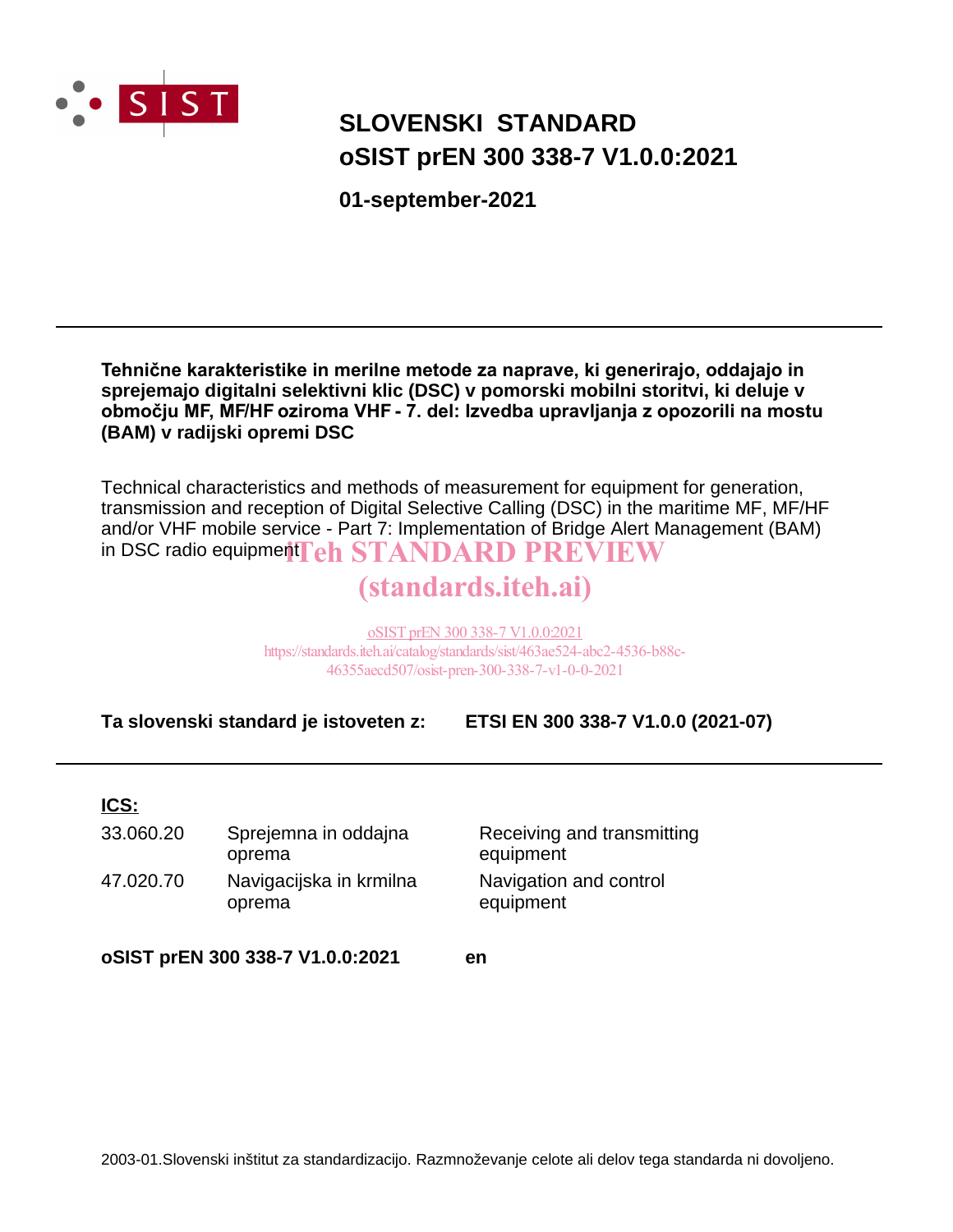**oSIST prEN 300 338-7 V1.0.0:2021**

# iTeh STANDARD PREVIEW (standards.iteh.ai)

oSIST prEN 300 338-7 V1.0.0:2021 https://standards.iteh.ai/catalog/standards/sist/463ae524-abc2-4536-b88c-46355aecd507/osist-pren-300-338-7-v1-0-0-2021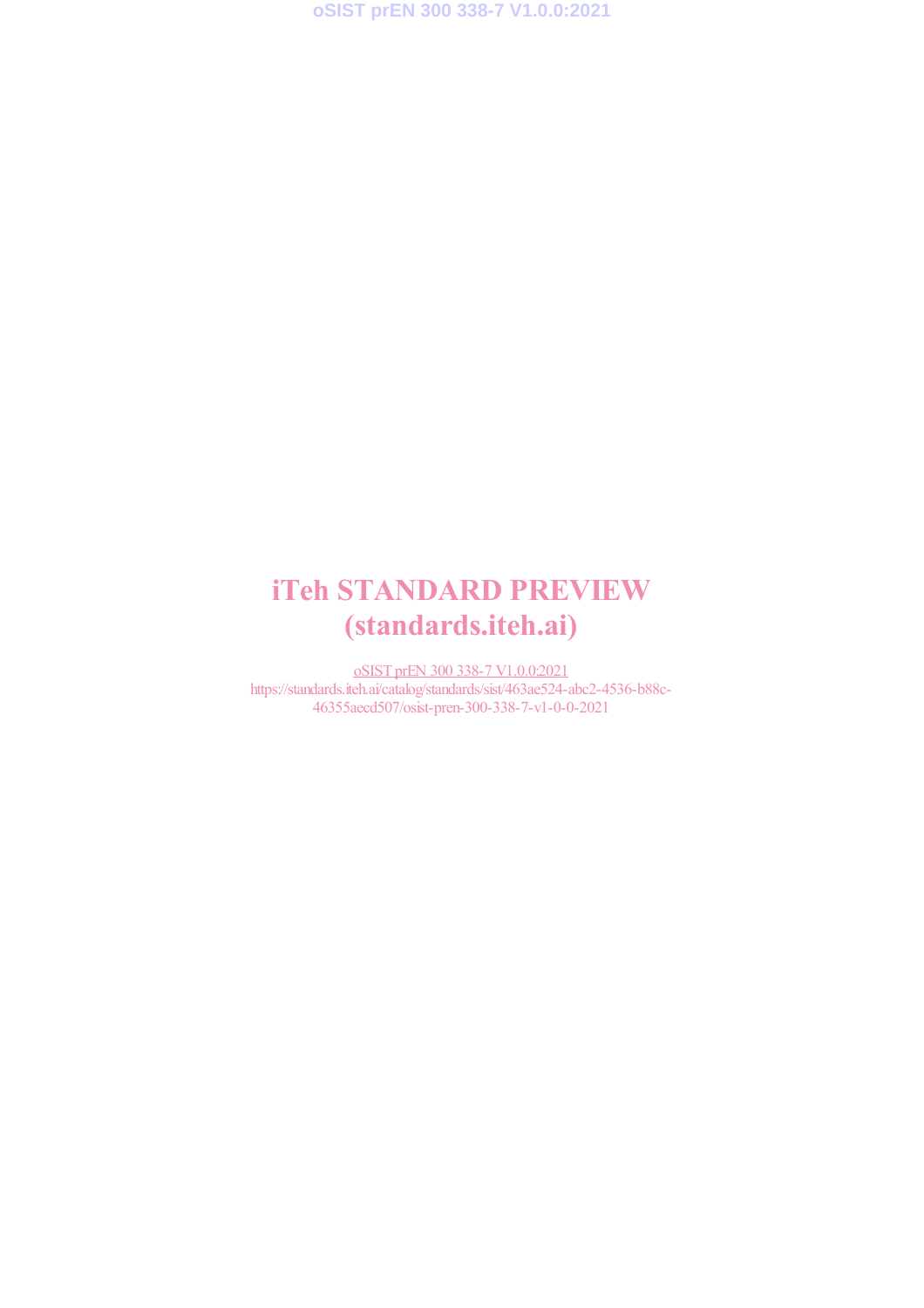

# Draft ETSI EN 300 338-7 V1.0.0 (2021-07)



**Technical characteristics and methods of measurement**  for equipment for generation, transmission and reception of Digital Selective Calling (DSC) in the maritime MF, MF/HF and/or VHF mobile service;<br> Part 7: Implementation of Bridge Alert Management (BAM) **16355pe507/osist-pren-300-338-7-v1-0-0-2021**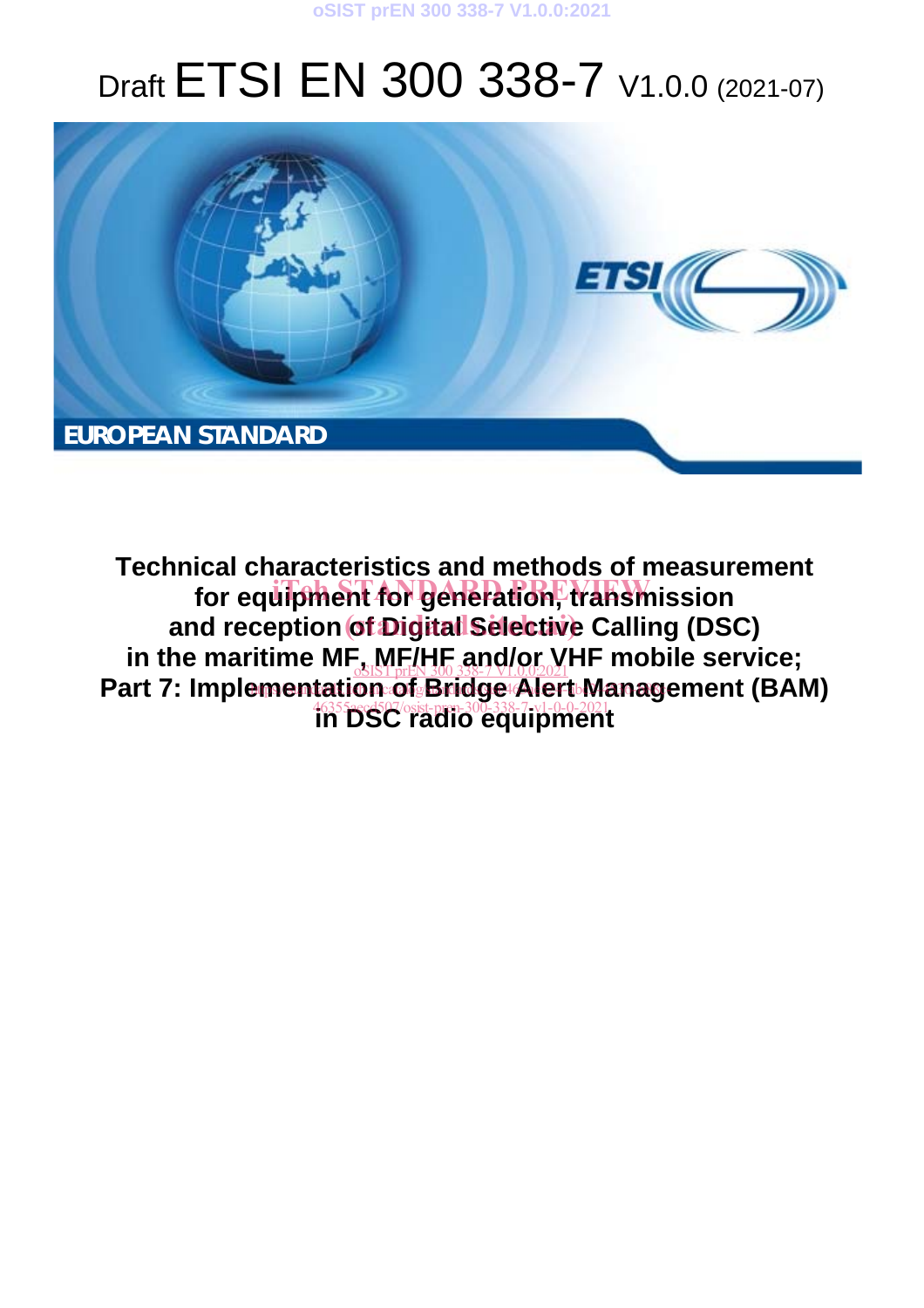Reference

DEN/ERM-TGMAR-087-7

Keywords

DSC, GMDSS, maritime, radio, SAR

*ETSI* 

650 Route des Lucioles F-06921 Sophia Antipolis Cedex - FRANCE

Tel.: +33 4 92 94 42 00 Fax: +33 4 93 65 47 16

Siret N° 348 623 562 00017 - APE 7112B Association à but non lucratif enregistrée à la Sous-Préfecture de Grasse (06) N° w061004871

#### *Important notice*

The present document can be downloaded from: http://www.etsi.org/standards-search

The present document may be made available in electronic versions and/or in print. The content of any electronic and/or print versions of the present document shall not be modified without the prior written authorization of ETSI. In case of any existing or perceived difference in contents between such versions and/or in/print, the prevailing version of an ETSI deliverable is the one made publicly available in PDF format at www.etsi.org/deliver. deliverable is the one made publicly available in PDF format at www.etsi.org/deliver.

Users of the present document should be aware that the document may be subject to revision or change of status. Information on the current status of this and other ETSI documents is available at https://portal.etsi.org/TB/ETSIDeliverableStatus.aspx oSIST prEN 300 338-7 V1.0.0:2021

lf you find error<u>s in the present document. Please send y</u>our <u>comment to one of the f</u>ollowing services: <u>https://portal.etsi.org/People/CommiteeSupportStaff.aspx</u>

#### *Notice of disclaimer & limitation of liability*

The information provided in the present deliverable is directed solely to professionals who have the appropriate degree of experience to understand and interpret its content in accordance with generally accepted engineering or other professional standard and applicable regulations.

No recommendation as to products and services or vendors is made or should be implied.

In no event shall ETSI be held liable for loss of profits or any other incidental or consequential damages.

Any software contained in this deliverable is provided "AS IS" with no warranties, express or implied, including but not limited to, the warranties of merchantability, fitness for a particular purpose and non-infringement of intellectual property rights and ETSI shall not be held liable in any event for any damages whatsoever (including, without limitation, damages for loss of profits, business interruption, loss of information, or any other pecuniary loss) arising out of or related to the use of or inability to use the software.

#### *Copyright Notification*

No part may be reproduced or utilized in any form or by any means, electronic or mechanical, including photocopying and microfilm except as authorized by written permission of ETSI. The content of the PDF version shall not be modified without the written authorization of ETSI.

The copyright and the foregoing restriction extend to reproduction in all media.

© ETSI 2021. All rights reserved.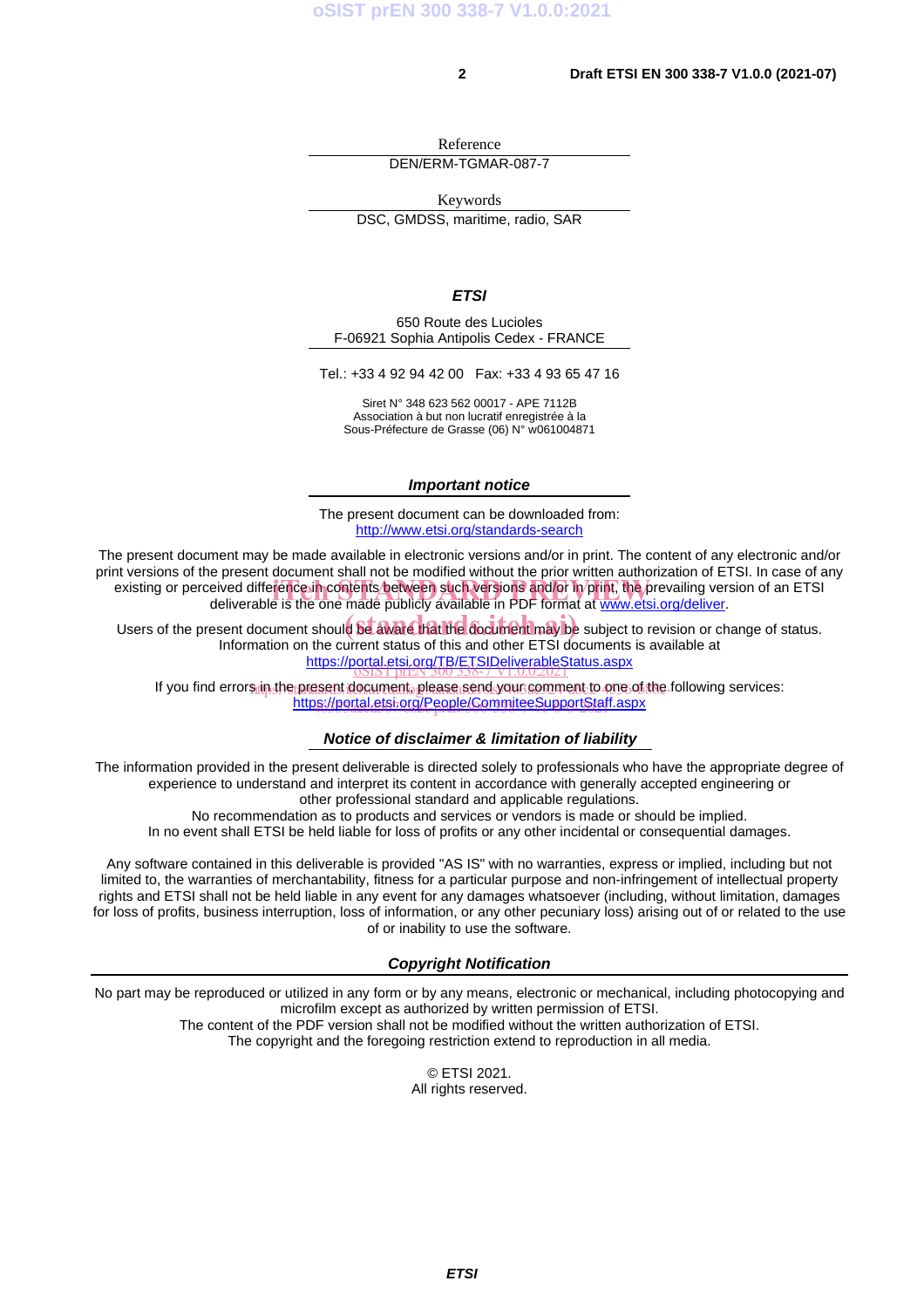$\mathbf{3}$ 

# Contents

| 1                  |                                                                                                       |  |
|--------------------|-------------------------------------------------------------------------------------------------------|--|
| 2                  |                                                                                                       |  |
| 2.1                |                                                                                                       |  |
| 2.2                |                                                                                                       |  |
| 3                  |                                                                                                       |  |
| 3.1                |                                                                                                       |  |
| 3.2                |                                                                                                       |  |
| 3.3                |                                                                                                       |  |
|                    |                                                                                                       |  |
| 4                  |                                                                                                       |  |
| 4.1                |                                                                                                       |  |
| 4.1.1              |                                                                                                       |  |
| 4.1.2<br>4.2       |                                                                                                       |  |
| 4.2.1              |                                                                                                       |  |
| 4.2.2              |                                                                                                       |  |
| 4.2.3              |                                                                                                       |  |
| 4.3                |                                                                                                       |  |
| 4.3.1              |                                                                                                       |  |
| 4.3.2              |                                                                                                       |  |
| 4.3.2.1            |                                                                                                       |  |
| 4.3.2.2            |                                                                                                       |  |
| 4.3.3              |                                                                                                       |  |
| 4.3.4              |                                                                                                       |  |
| 5                  |                                                                                                       |  |
| 5.1                |                                                                                                       |  |
| 5.2                |                                                                                                       |  |
| 5.2.1              |                                                                                                       |  |
| 5.2.2              |                                                                                                       |  |
| 5.2.3              |                                                                                                       |  |
| 5.3                |                                                                                                       |  |
| 5.3.1              |                                                                                                       |  |
| 5.3.2              |                                                                                                       |  |
| 6                  |                                                                                                       |  |
| 6.1                |                                                                                                       |  |
| 6.1.1              |                                                                                                       |  |
| 6.1.2              |                                                                                                       |  |
| 6.2                | Handling DSC alerts of types "distress" and "distress relay" in received distress automated procedure |  |
|                    |                                                                                                       |  |
| 6.2.1              |                                                                                                       |  |
| 6.2.2              |                                                                                                       |  |
| 6.2.3              |                                                                                                       |  |
| 6.2.3.1<br>6.2.3.2 |                                                                                                       |  |
| 6.3                | Handling DSC alerts in received non-distress automated procedure other than category urgency 21       |  |
| 6.3.1              |                                                                                                       |  |
| 6.3.2              |                                                                                                       |  |
| 6.3.3              |                                                                                                       |  |
| 6.4                |                                                                                                       |  |
| 6.4.1              |                                                                                                       |  |
| 6.4.2              |                                                                                                       |  |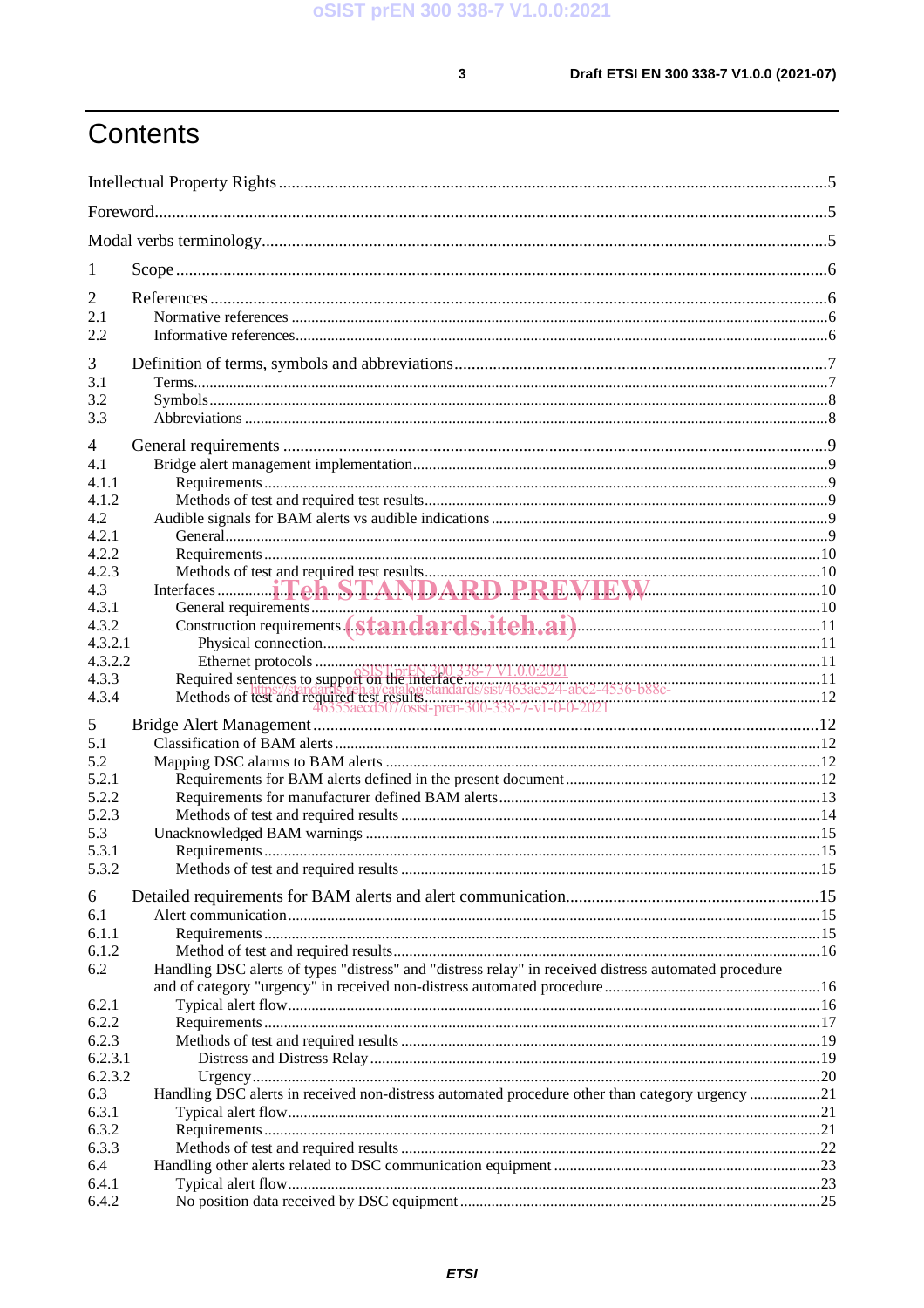#### **4 Draft ETSI EN 300 338-7 V1.0.0 (2021-07)**

| 6.4.2.1 |                                                                                            |  |
|---------|--------------------------------------------------------------------------------------------|--|
| 6.4.2.2 |                                                                                            |  |
| 6.4.3   |                                                                                            |  |
| 6.4.3.1 |                                                                                            |  |
| 6.4.3.2 |                                                                                            |  |
| 6.4.4   |                                                                                            |  |
| 6.4.4.1 |                                                                                            |  |
| 6.4.4.2 |                                                                                            |  |
|         |                                                                                            |  |
|         | <b>Annex A (normative):</b><br>Audible indications and BAM alert audible signals 30        |  |
| A.1     |                                                                                            |  |
|         | Guidelines for designing DSC radios to the BAM concept 32<br><b>Annex B (informative):</b> |  |
| B.1     |                                                                                            |  |

# iTeh STANDARD PREVIEW (standards.iteh.ai)

oSIST prEN 300 338-7 V1.0.0:2021 https://standards.iteh.ai/catalog/standards/sist/463ae524-abc2-4536-b88c-46355aecd507/osist-pren-300-338-7-v1-0-0-2021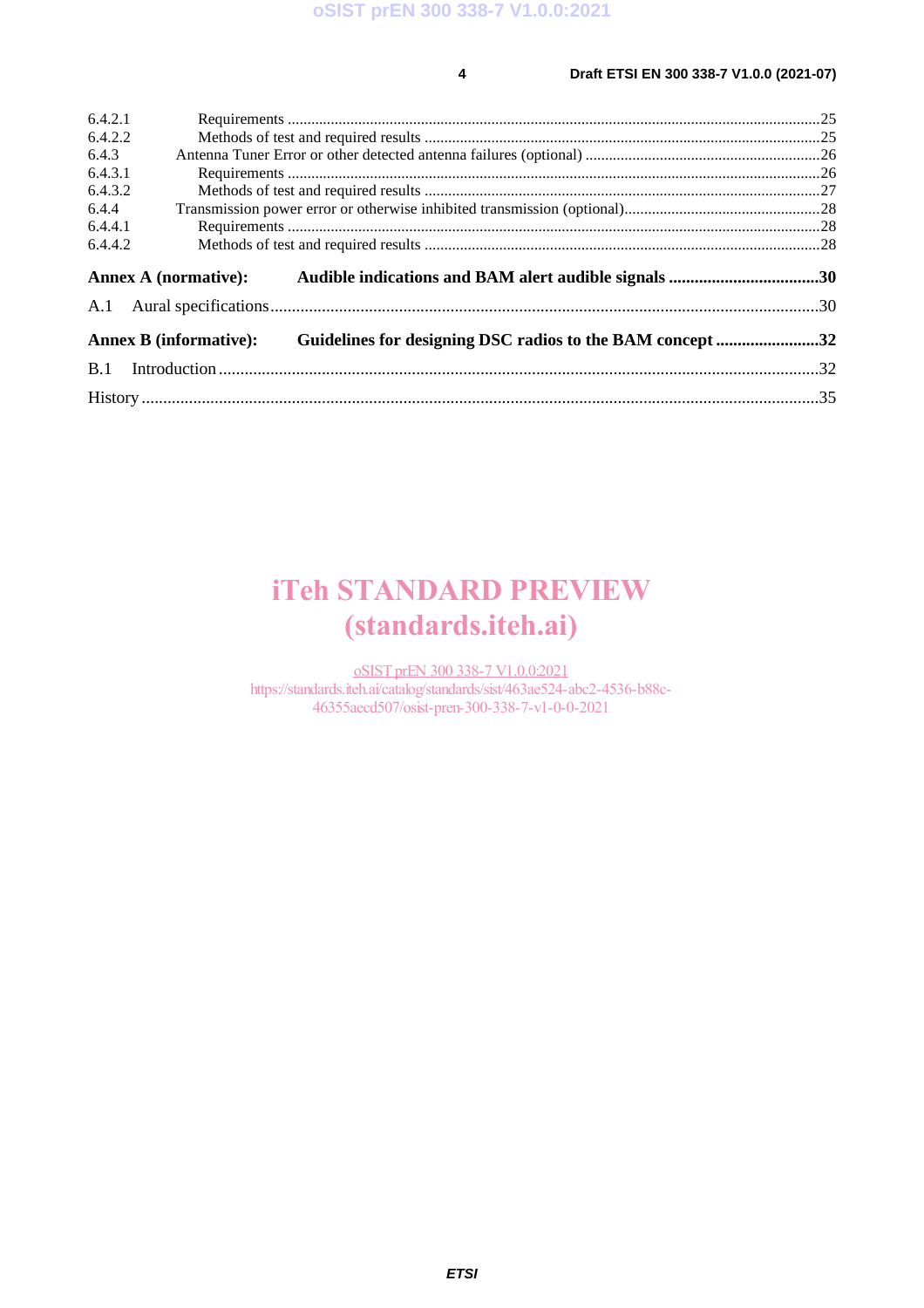# Intellectual Property Rights

#### Essential patents

IPRs essential or potentially essential to normative deliverables may have been declared to ETSI. The declarations pertaining to these essential IPRs, if any, are publicly available for **ETSI members and non-members**, and can be found in ETSI SR 000 314: *"Intellectual Property Rights (IPRs); Essential, or potentially Essential, IPRs notified to ETSI in respect of ETSI standards"*, which is available from the ETSI Secretariat. Latest updates are available on the ETSI Web server (https://ipr.etsi.org/).

Pursuant to the ETSI Directives including the ETSI IPR Policy, no investigation regarding the essentiality of IPRs, including IPR searches, has been carried out by ETSI. No guarantee can be given as to the existence of other IPRs not referenced in ETSI SR 000 314 (or the updates on the ETSI Web server) which are, or may be, or may become, essential to the present document.

#### **Trademarks**

The present document may include trademarks and/or tradenames which are asserted and/or registered by their owners. ETSI claims no ownership of these except for any which are indicated as being the property of ETSI, and conveys no right to use or reproduce any trademark and/or tradename. Mention of those trademarks in the present document does not constitute an endorsement by ETSI of products, services or organizations associated with those trademarks.

**DECT™**, **PLUGTESTS™**, **UMTS™** and the ETSI logo are trademarks of ETSI registered for the benefit of its Members. **3GPP™** and **LTE™** are trademarks of ETSI registered for the benefit of its Members and of the 3GPP Organizational Partners. **oneM2M™** logo is a trademark of ETSI registered for the benefit of its Members and of the oneM2M Partners. **GSM®** and the GSM logo are trademarks registered and owned by the GSM Association.

## Foreword

# (standards.iteh.ai)

#### oSIST prEN 300 338-7 V1.0.0:2021

This draft European Standard (EN) has been produced by ETSI Technical Committee Electromagnetic compatibility and Radio spectrum Matters (ERM), and is now submitted for the combined Public Enquiry and Vote phase of the ETSI standards EN Approval Procedure.

The present document is part 7 of a multi-part deliverable. Full details of the entire series can be found in ETSI EN 300 338-1 [i.1].

| <b>Proposed national transposition dates</b>                                                |                                 |
|---------------------------------------------------------------------------------------------|---------------------------------|
| Date of latest announcement of this EN (doa):                                               | 3 months after ETSI publication |
| Date of latest publication of new National Standard<br>or endorsement of this $EN$ (dop/e): | 6 months after doa              |
| Date of withdrawal of any conflicting National Standard (dow):                              | 18 months after doa             |

# Modal verbs terminology

In the present document "**shall**", "**shall not**", "**should**", "**should not**", "**may**", "**need not**", "**will**", "**will not**", "**can**" and "**cannot**" are to be interpreted as described in clause 3.2 of the ETSI Drafting Rules (Verbal forms for the expression of provisions).

"**must**" and "**must not**" are **NOT** allowed in ETSI deliverables except when used in direct citation.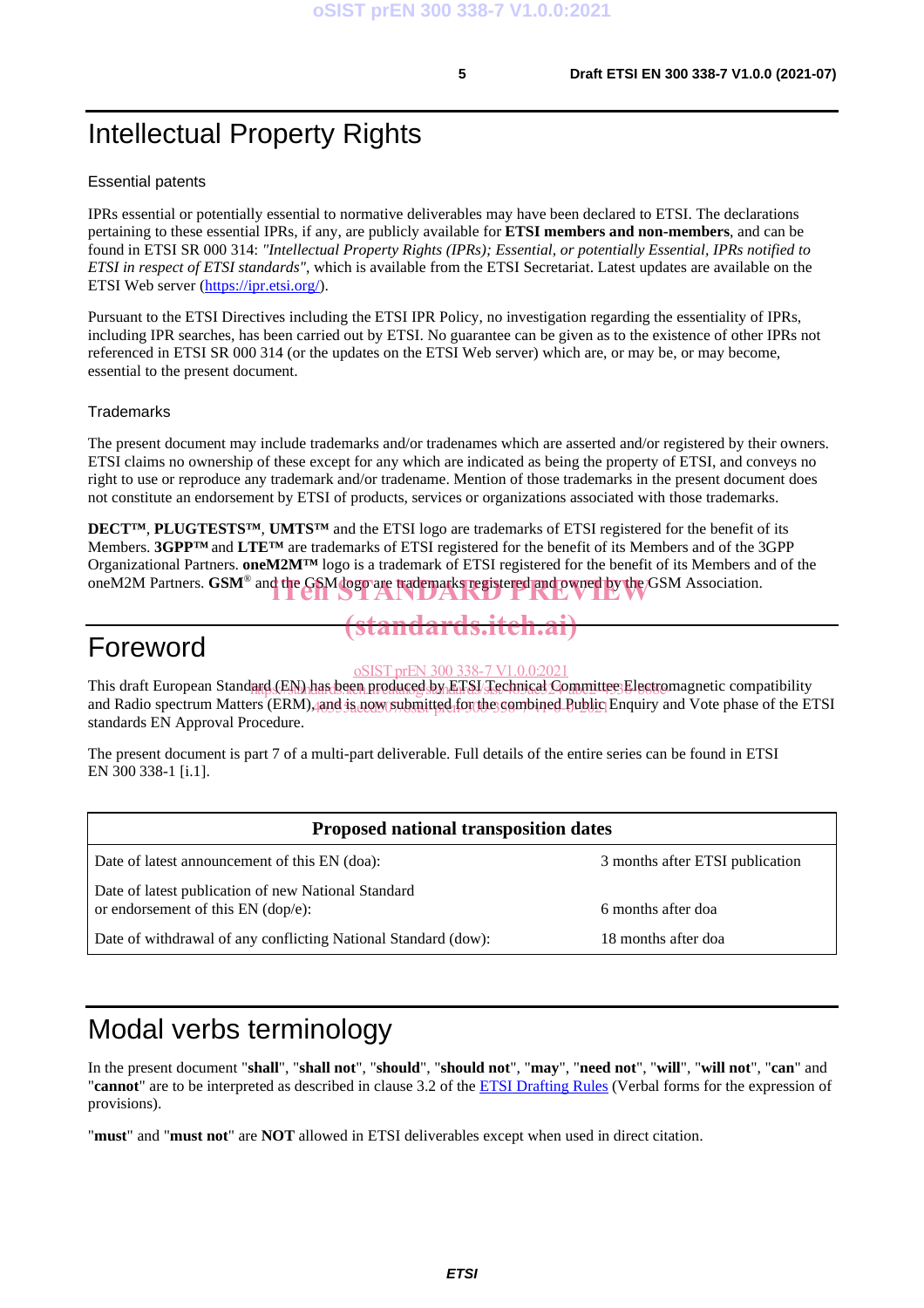## 1 Scope

The present document specifies the minimum requirements for GMDSS radiocommunication system using Digital Selective Calling (DSC) Class A, with the capability to operate on a SOLAS bridge with the application of SOLAS regulation V/15 [i.5] and thus implementing the BAM concept defined by IMO in MSC.302(87) [8].

# 2 References

## 2.1 Normative references

References are either specific (identified by date of publication and/or edition number or version number) or non-specific. For specific references, only the cited version applies. For non-specific references, the latest version of the referenced document (including any amendments) applies.

Referenced documents which are not found to be publicly available in the expected location might be found at http://docbox.etsi.org/Reference.

NOTE: While any hyperlinks included in this clause were valid at the time of publication, ETSI cannot guarantee their long term validity.

The following referenced documents are necessary for the application of the present document.

| $[1]$ | Recommendation ITU-R M.493-15: "Digital selective-calling system for use in the maritime |
|-------|------------------------------------------------------------------------------------------|
|       | mobile service" STANDARD PREVIEW                                                         |

- [2] ETSI EN 300 338-2: "Technical characteristics and methods of measurement for equipment for ETSI EN 300 338-2: "Technical characteristics and methods of measurement for equipment for generation, transmission and reception of Digital Selective Calling (DSC) in the maritime MF, MF/HF and/or VHF mobile service; Part 2: Class A DSC". orEN 300 338-7 V1.0.0:20
- [3] IEC 62923<sub>25</sub>1 (Ed. 1) (2018): "Maritime navigation and radiocommunication equipment and systems - Bridge alert management - Part d.: Operational and performance requirements, methods of testing and required test results".
- [4] IEC 61162-1 (Ed. 5) (2016): "Maritime navigation and radiocommunication equipment and systems - Digital interfaces - Part 1: Single talker and multiple listeners".
- [5] IEC 61162-2: "Maritime navigation and radiocommunication equipment and systems Digital interfaces - Part 2: Single talker and multiple listeners, high-speed transmission".
- [6] IEC 61162-450 (Ed. 2) (2018): "Maritime navigation and radiocommunication equipment and systems - Digital interfaces - Part 450: Multiple talkers and multiple listeners - Ethernet interconnection".
- [7] IEC 62923-2 (Ed. 1) (2018): "Maritime navigation and radiocommunication equipment and systems - Bridge alert management - Part 2: Alert and cluster identifiers and other additional features".
- [8] IMO Resolution MSC.302(87): "Adoption of performance standards for bridge alert management".

## 2.2 Informative references

References are either specific (identified by date of publication and/or edition number or version number) or non-specific. For specific references, only the cited version applies. For non-specific references, the latest version of the referenced document (including any amendments) applies.

NOTE: While any hyperlinks included in this clause were valid at the time of publication, ETSI cannot guarantee their long term validity.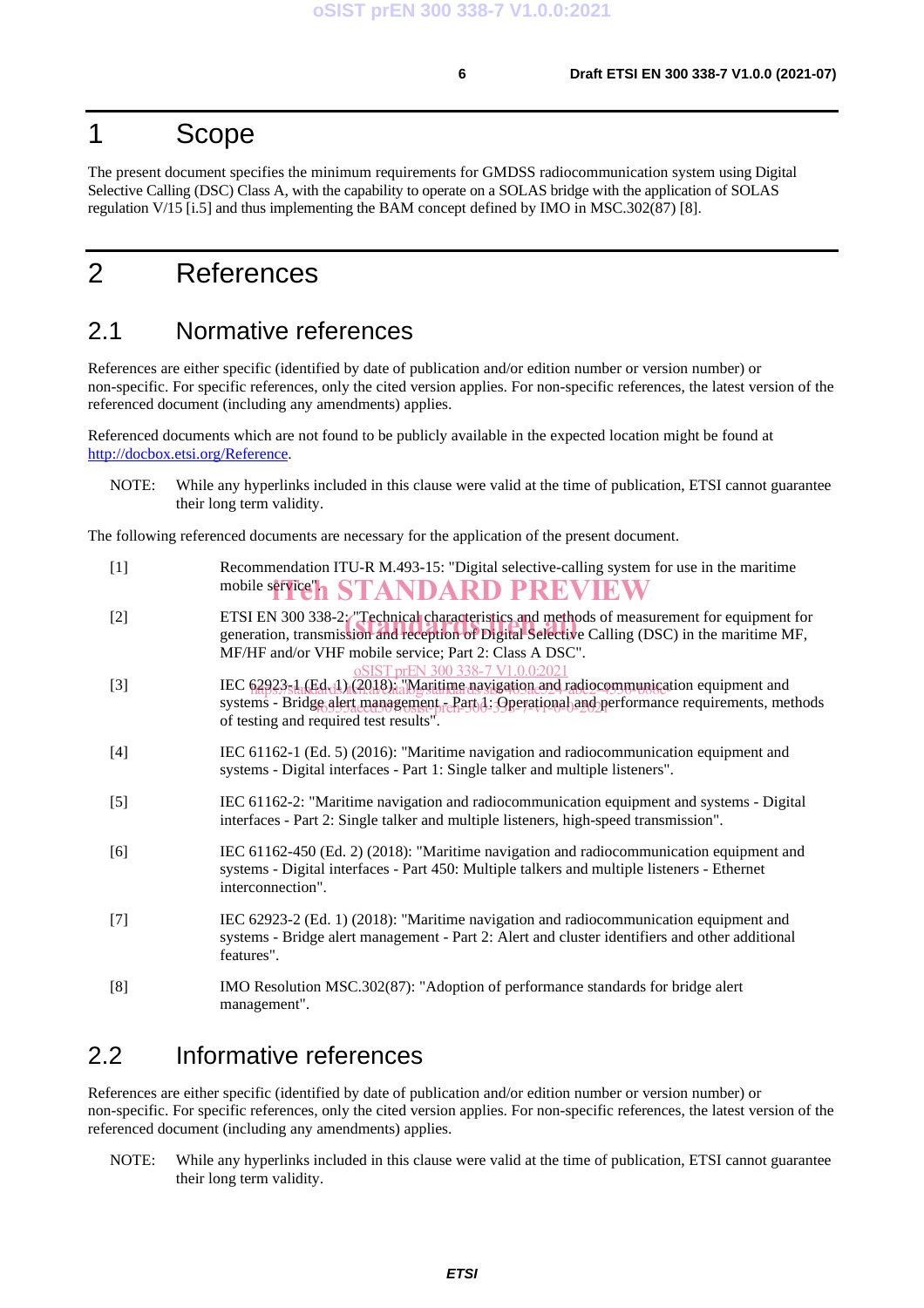The following referenced documents are not necessary for the application of the present document but they assist the user with regard to a particular subject area.

| [i.1] | ETSI EN 300 338-1: "Technical characteristics and methods of measurement for equipment for<br>generation, transmission and reception of Digital Selective Calling (DSC) in the maritime MF,<br>MF/HF and/or VHF mobile service; Part 1: Common requirements".                                              |
|-------|------------------------------------------------------------------------------------------------------------------------------------------------------------------------------------------------------------------------------------------------------------------------------------------------------------|
| [i.2] | IEC 62940:2016: "Maritime navigation and radiocommunication equipment and systems -<br>Integrated communication system (ICS) - Operational and performance requirements, methods of<br>testing and required test results".                                                                                 |
| [i.3] | IEC 61097-3 (Ed. 2) (2017): "Global maritime distress and safety system (GMDSS) - Part 3:<br>Digital selective calling (DSC) equipment - Operational and performance requirements, methods<br>of testing and required results".                                                                            |
| [i.4] | ETSI EN 300 338-8: "Technical characteristics and methods of measurement for equipment for<br>generation, transmission and reception of Digital Selective Calling (DSC) in the maritime MF,<br>MF/HF and/or VHF mobile service; Part 8: Enabling DSC radio equipment with remote control<br>capabilities". |
| [i.5] | SOLAS: "International Convention for the Safety Of Life At Sea", 1974 (as amended).                                                                                                                                                                                                                        |
| [i.6] | IMO Resolution A.1021(26) (2009): "Code on alerts and indicators".                                                                                                                                                                                                                                         |

# 3 Definition of terms, symbols and abbreviations iTeh STANDARD PREVIEW

### 3.1 Terms

## (standards.iteh.ai)

For the purposes of the present document, the terms given in ETSI EN 300 338-1 [i.1] and the following apply:

oSIST prEN 300 338-7 V1.0.0:2021

**acknowledge:** BAM alert acknowledge .iteh.ai/catalog/standards/sist/463ae524-abc2-4536-b88c-

audible indication: sound from the EUT-that is not associated with raising a BAM alert of priority alarm or warning in the list of active alerts of the EUT

NOTE: BAM alerts of priority caution and emergency alarm do not have a BAM audible signal, nor have states to handle acknowledgement or silencing.

EXAMPLE 1: A sound indicating a change of control position.

EXAMPLE 2: Table 7.1.1 of IMO Resolution A.1021(26):2009, "Code on Alerts and Indicators" [i.6].

**BAM alert:** announcement of abnormal situations and conditions requiring attention

NOTE: BAM alerts are divided in four priorities: emergency alarms, alarms, warnings and cautions.

**distress event:** unique distress situation identified by two (VHF) or three (MF/HF) parameters of the distress information; the MMSI of the vessel in distress and the nature of distress and on MF/HF the mode of subsequent communication

**DSC acknowledge:** DSC procedure acknowledge

**DSC alarm:** event in DSC equipment as specified in ETSI EN 300 338-2 [2]

**DSC distress acknowledgement:** distress DSC message of type Alert Acknowledgement

**DSC distress alert:** distress DSC message of type Alert

**DSC distress relay:** distress DSC message of type Relay

**DSC urgency message:** non-distress DSC message of category Urgency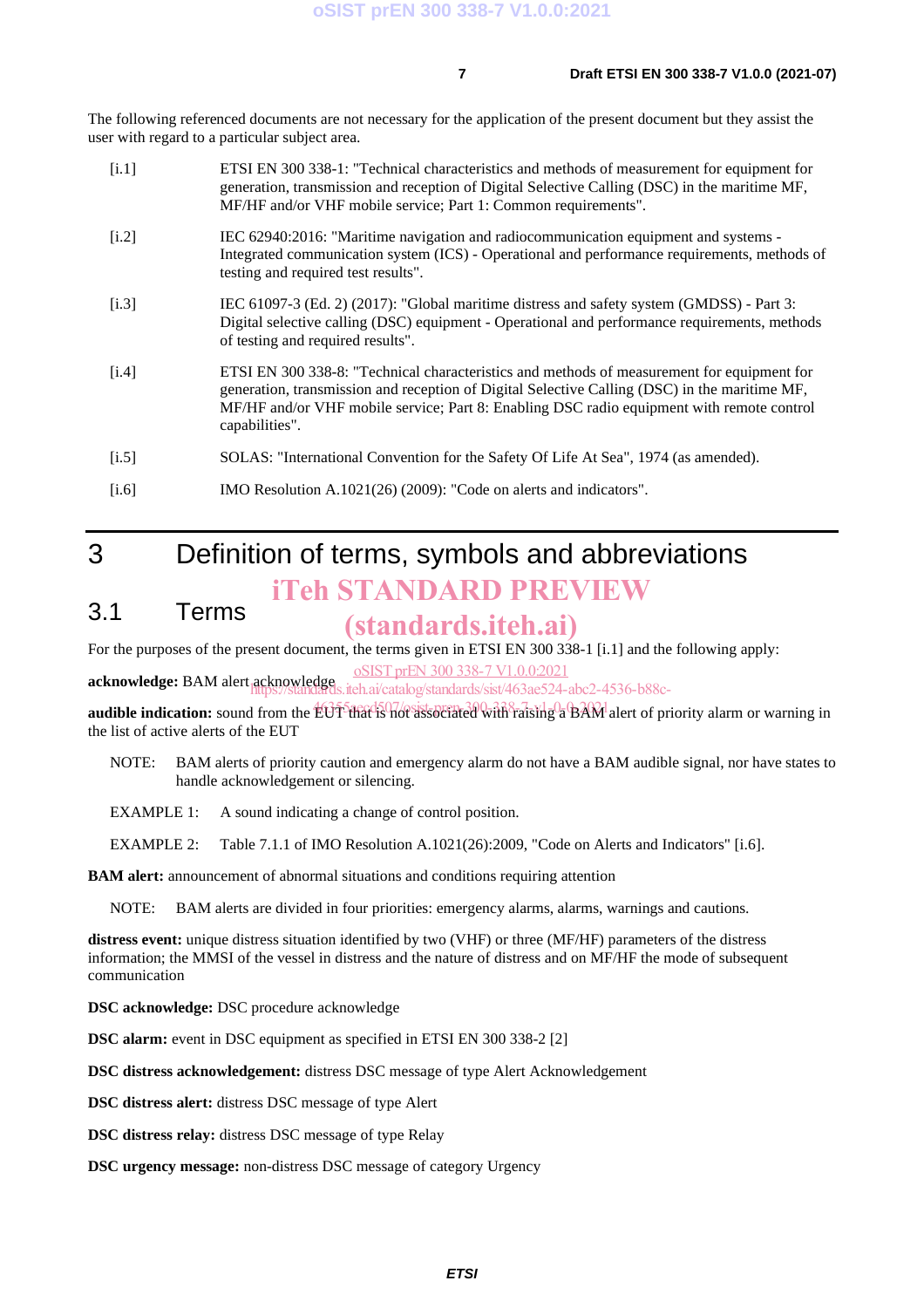**non-distress DSC message:** DSC messages or DSC acknowledgements that do not have the format specifier or category of "distress"

# 3.2 Symbols

Void.

# 3.3 Abbreviations

For the purposes of the present document, the following abbreviations apply:

| A            | Assembly                                                                 |
|--------------|--------------------------------------------------------------------------|
| <b>BAM</b>   | <b>Bridge Alert Management</b>                                           |
| <b>CAM</b>   | Central Alert Management                                                 |
| <b>DSC</b>   | Digital Selective Calling                                                |
| <b>ED</b>    | Edition                                                                  |
| EN           | European Norm                                                            |
| <b>ETSI</b>  | European Telecommunications Standards Institute                          |
| <b>EUT</b>   | <b>Equipment Under Test</b>                                              |
| <b>GMDSS</b> | Global Maritime Distress and Safety System                               |
| HF           | <b>High Frequency</b>                                                    |
| <b>HMI</b>   | Human Machine Interface                                                  |
| <b>ICS</b>   | <b>Integrated Communication System</b>                                   |
| ID           | Identity                                                                 |
| <b>IEC</b>   | <b>International Electrotechnical Commission</b>                         |
| <b>IMO</b>   | International Maritime Organization RD PREVIEW                           |
| <b>IP</b>    | Internet Protocol                                                        |
| <b>ITU</b>   | International Telecommunications Union .itch.ai)                         |
| <b>ITU-R</b> | ITU - Radiocommunications sector                                         |
| MF           | Medium Frequency oSIST prEN 300 338-7 V1.0.0:2021                        |
| <b>MMSI</b>  | Maritime Mobile Senvice Identity standards/sist/463ae524-abc2-4536-b88c- |
| <b>MSC</b>   | Marine Safety Committees 07/osist-pren-300-338-7-v1-0-0-2021             |
| N            | North/Northern latitude                                                  |
| NM           | <b>Nautical Mile</b>                                                     |
| <b>OOW</b>   | Officer Of the Watch                                                     |
| RX           | Receive(d)/Receiving                                                     |
| S            | South/Southern latitude                                                  |
| <b>SAR</b>   | <b>Search And Rescue</b>                                                 |
| <b>SFI</b>   | <b>System Function ID</b>                                                |
| <b>SNMP</b>  | Simple Network Management Protocol                                       |
| <b>SOLAS</b> | International convention on the Safety Of Life At Sea 1974               |
| <b>STF</b>   | <b>Specialist Task Force</b>                                             |
| <b>TAG</b>   | <b>Transport Annotate and Group</b>                                      |
| <b>TCP</b>   | <b>Transmission Control Protocol</b>                                     |
| TX           | Transmit(ted)/Transmitting                                               |
| <b>UDP</b>   | <b>User Datagram Protocol</b>                                            |
| VHF          | Very High Frequency                                                      |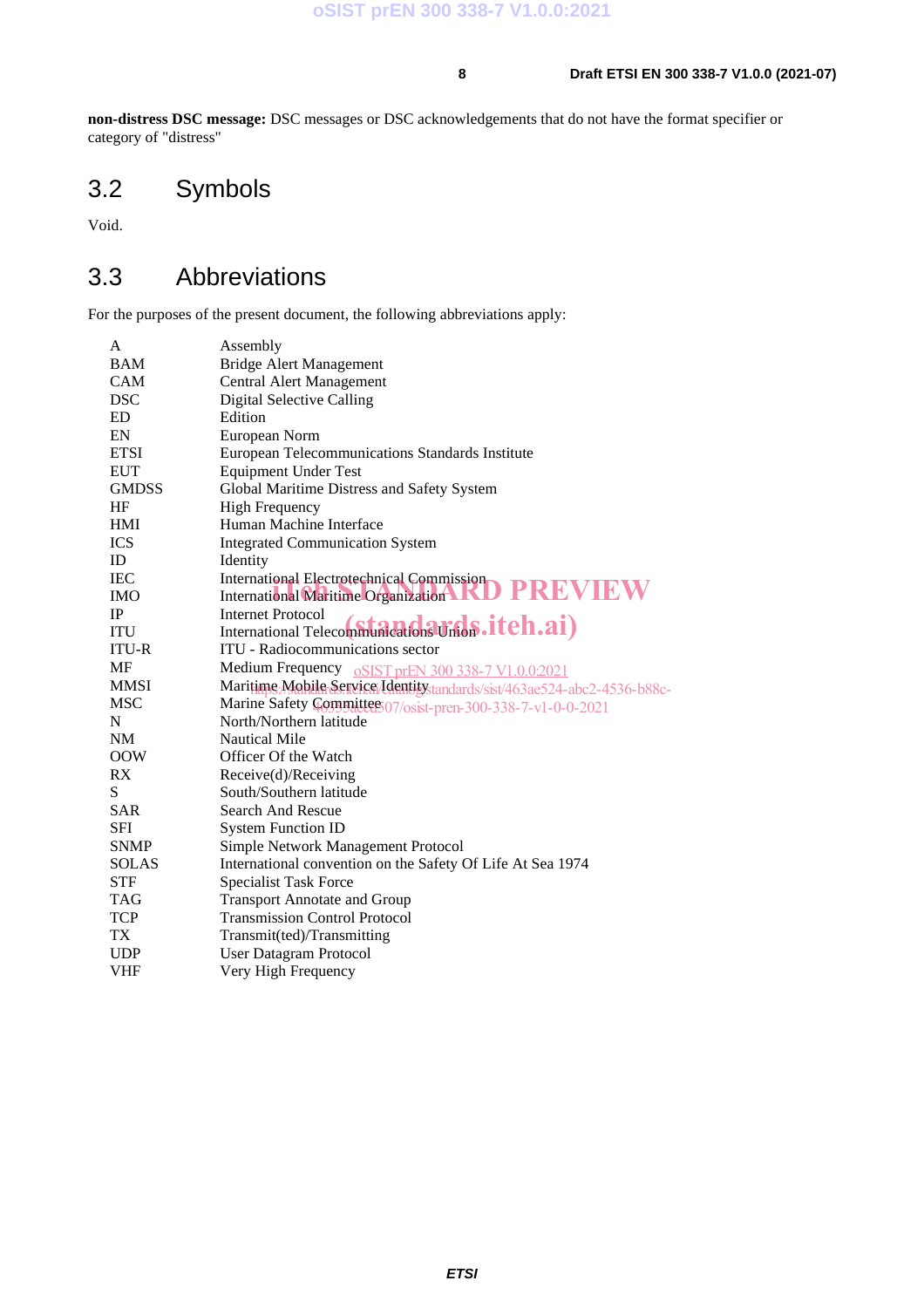# 4 General requirements

## 4.1 Bridge alert management implementation

## 4.1.1 Requirements

Compliance with the BAM concept, including the interfaces required for BAM, is a functional and conceptual extension to, not a substitution of, facilities as required in ETSI EN 300 338-2 [2]. Compliance with ETSI EN 300 338-2 [2] is required unless the present document requires otherwise. According to MSC.302(87) [8] and IEC 62923-1 [3], in case of conflict between the alert requirements of ETSI EN 300 338-2 [2] and the present document, the requirements and tests of the present document and of MSC.302(87) [8], IEC 62923-1 [3] and IEC 62923-2 [7] shall take precedence.

According to the BAM concept it is necessary to prioritize BAM alerts and the priorities shall be determined by the DSC equipment. The BAM concept poses requirements on the alert definition concept, alert properties and the Human Machine Interface (HMI). For guidance see IEC 62923-1 [3], Annex E.

Further a signalling interface and a protocol are defined for interfacing equipment to a CAM system or to other BAM compliant equipment according to IEC 62923-1 [3], IEC 61162-1 [4] and IEC 62923-2 [7]. The present document adopts the signalling protocol and allows, within limits, for DSC alarms from radio equipment to be part of the BAM concept or otherwise facilitates these.

The EUT shall comply with the requirements of ETSI EN 300 338-2 [2], IEC 62923-1 [3] and IEC 62923-2 [7].

Informative guidance on implementing Bridge Alert Management can be found in Annex B to the present document.

#### 4.1.2 Methods of test and required test results iTeh STANDARD PREVIEW (standards.iteh.ai)

It shall be confirmed that the EUT complies with the tests in ETSI EN 300 338-2 [2], IEC 62923-1 [3] and IEC 62923-2 [7]. oSIST prEN 300 338-7 V1.0.0:2021

https://standards.iteh.ai/catalog/standards/sist/463ae524-abc2-4536-b88c-

## 4.2 Audible signals<sup>5</sup>fo<sup>r</sup> BAM alerts vs audible indications

## 4.2.1 General

BAM alerts are alerts falling into the concept of Bridge Alert Management (BAM) (see MSC.302(87) [8] and IEC 62923-1 [3]). BAM applies to all alerts presented on, or transferred to, the bridge of a vessel (the concept can also be applied in other areas). The visual and audible announcements of BAM alerts are always handled on the EUT, and, within limitations, additionally on the CAM system. The latter of which is not covered in the present document (see IEC 62923-1 [3] and IEC 62923-2 [7]).

The BAM concept provides amongst others human machine interface requirements and provides a standardized method to disseminate the information to the CAM system, thus requiring the support of the alert signalling interface and protocol as defined in IEC 61162-1 [4] and IEC 62923-1 [3].

BAM alerts are distinct from matters such as DSC aural alarms. For the purpose of the present document the audible presentation and handling of DSC aurals defined in Recommendation ITU-R M.493-15 [1] and ETSI EN 300 338-2 [2] includes:

- audible signals. An audible signal is intended to recognize the existence and priority of a BAM alert and to identify the equipment where an audible BAM alert can be handled. In the present document some audible signals are directly based on DSC aurals, see Annex A and Table A.1;
- sound in the time allotted for speech output. Speech output is intended to recognize the specific BAM alert. Some DSC aurals are allowed or required for this purpose, see Annex A and Table A.1; and
- audible indications (see also IEC 62923-1 [3]). Most DSC aurals are audible indications for the purpose of the present document. The audible indications that occur together with a caution are listed in Annex A and Table A.1.